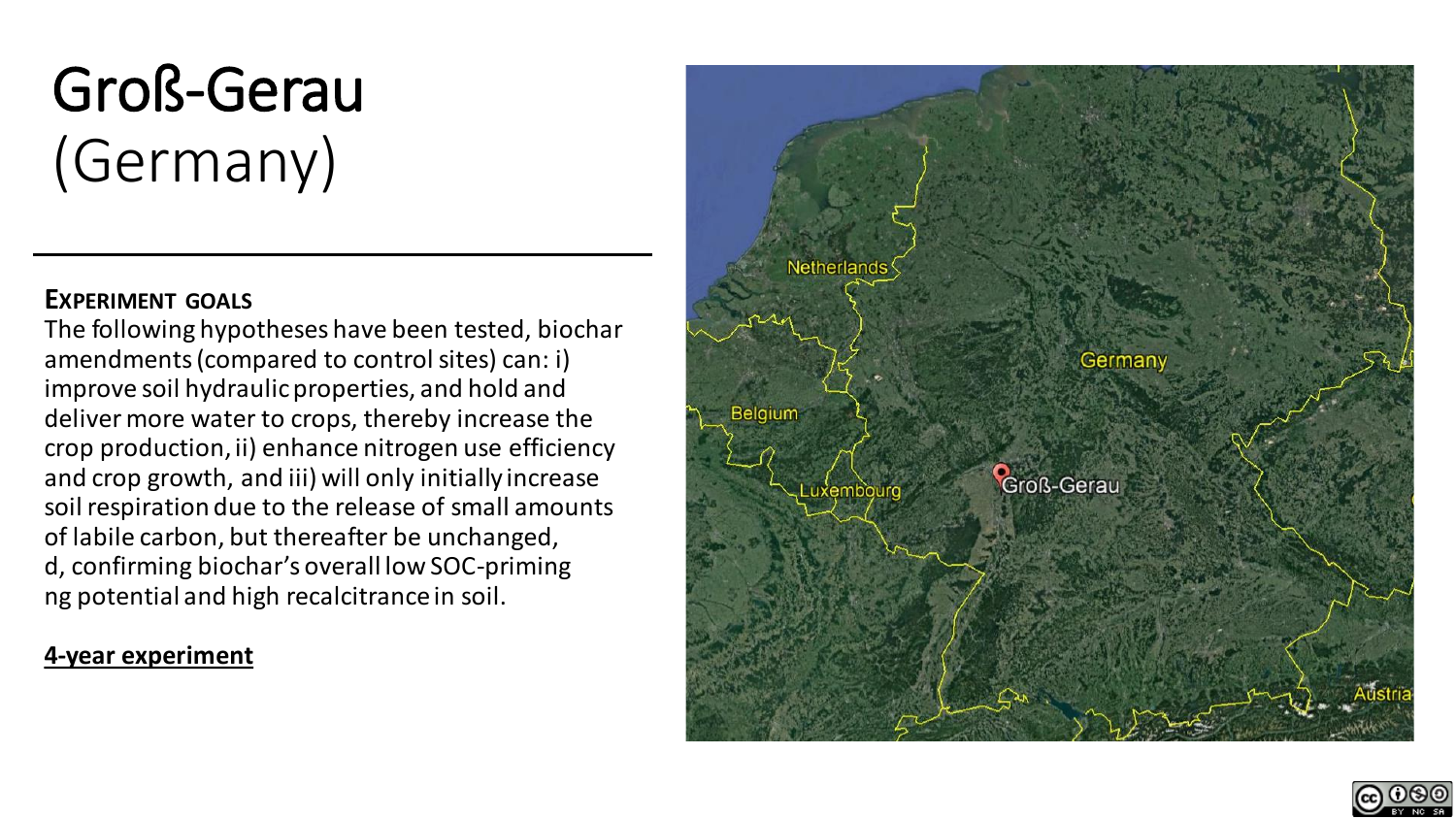# **SITE DESCRIPTION**

A field experiment was conducted at the experimental station of Justus-Liebig University Giessen, Germany. The research area is at Gross-Gerau, 49°45' N and 8°29' E, 90–145 m above sea level. The climate of the area is characterized as the warm-temperate climate with average (56 years) temperature of 9.8 °C and annual precipitation of 600 mm. The soil was formed from river (Rhine) sand deposits and it is characterized as silty sand (particle size, sand 2.0–0.5, silt 0.05–0.002 and clay <0.002 mm) having sand, silt and clay as 85.2, 9.6 and 5.2% respectively. Four major and two cover crops were grown in consecutive growing seasons from 2012 to 2015 in the following sequence: maize (Zea maize L.), winter wheat (Triticum aestivum L.), peas (Pisum sativum L.), summer barley (Hordeum vulgare L.), peas (Pisum sativum L.) and again maize.

#### **BIOCHAR AND ITS APPLICATION IN THE FIELD**

The feedstock for the biochar production was comprised of wood chip sieving (needles, bark, twig pieces and small wood chips) of Norway spruce (Picea abies L., 70%), and a deciduous tree European Beech (Fagus sylvatica L., 30%); needles roughly contributed 30% to the total feedstock. Biochar was produced at 550–600 °C (Pyreg GmbH, Dörth, Germany). The moisture rich (256%) biochar was thoroughly mixed before field application. The field experiment was established in April 2012 and initiated with a single application of biochar to the experimental plots. The experiment was laid out in a randomized complete block design with two factors (BC, 0, 15 and 30 Mg/ha; watering regime, rainfed or irrigated) in split plot arrangement. The biochar was applied at 0, 15 and 30 Mg/ha (on dry weight basis) and spread manually with hand spreader in the respective plots.

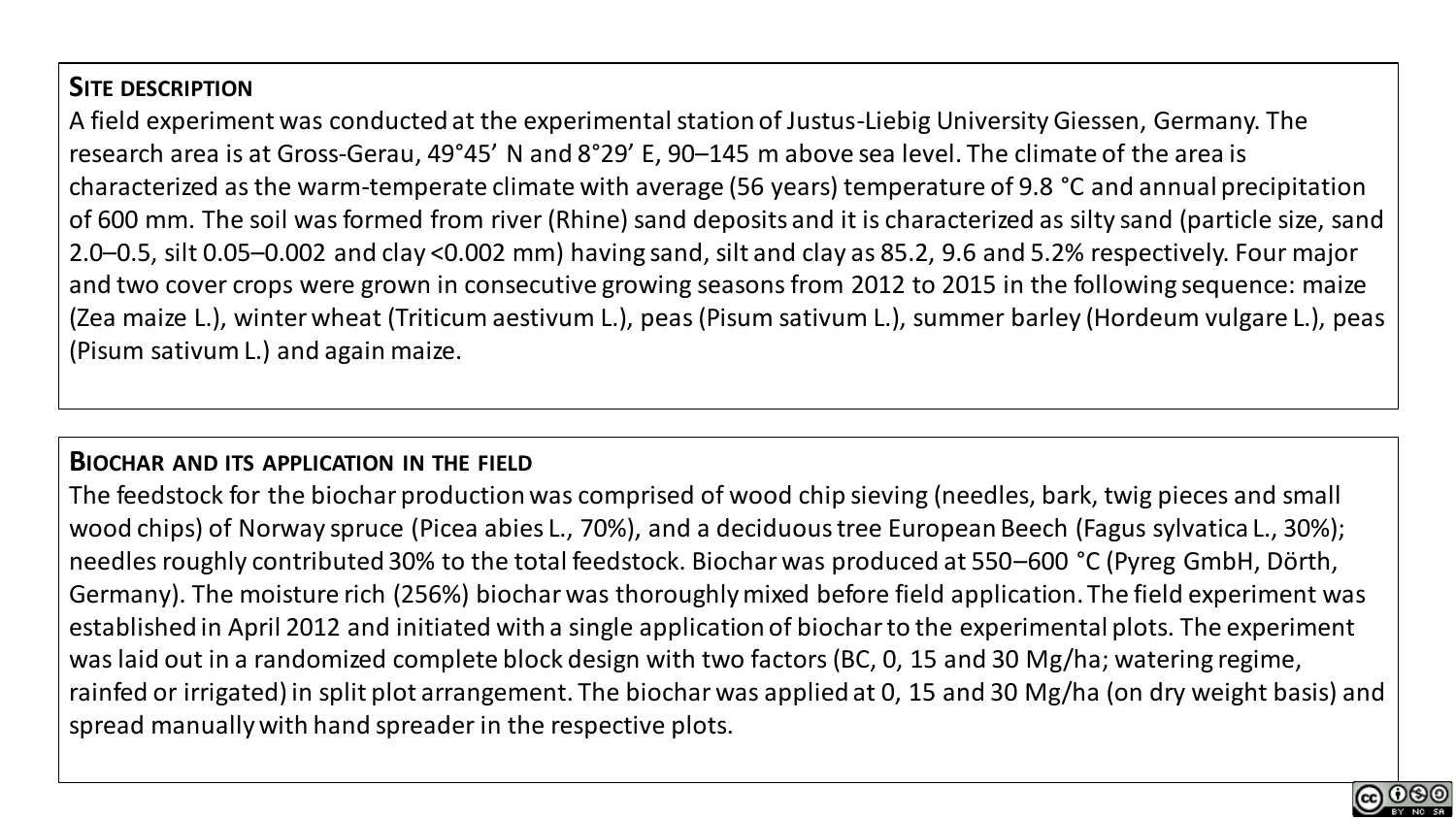## **Measured parameters**

**Field conditions**: rainfall **Soil analysis and interactions with biochar**: soil analysis at T0, periodic soil analysis, N, NH<sub>4</sub><sup>+</sup>, NO<sub>3</sub><sup>-</sup>, soil moisture **Carbon dynamics**: soil respiration **Production data**: straw and grain N concentration, N uptake **Plant-soil dynamics and interactions**: Plant biomass nutrient analysis (K, Mg, N, P, Ca, Na, Fe, Cu, Zn)

# **Key features**

- Biochar induced Mn deficiency in the first months and in subsequent years limitations in the N uptake even in the presence of available N (NO $_3^-$ ).
- At least the selected biochar may need longer (>10 years) residence time in soil to produce beneficial effects on crop growth and yield.
- Soil moisture improvement due to biochar addition was mainly attributed to changes in soil bulk density (SBD) and WHC due to porous structure with high adsorption capacity of biochar particles.

# **Planned activities or potential experimental activities**

Compare the effects of BC on crop yields, mineral nitrogen (NO<sub>3</sub><sup>-</sup> and NH<sub>4</sub><sup>+</sup>) dynamics, soil moisture and initial soil CO<sub>2</sub> efflux.